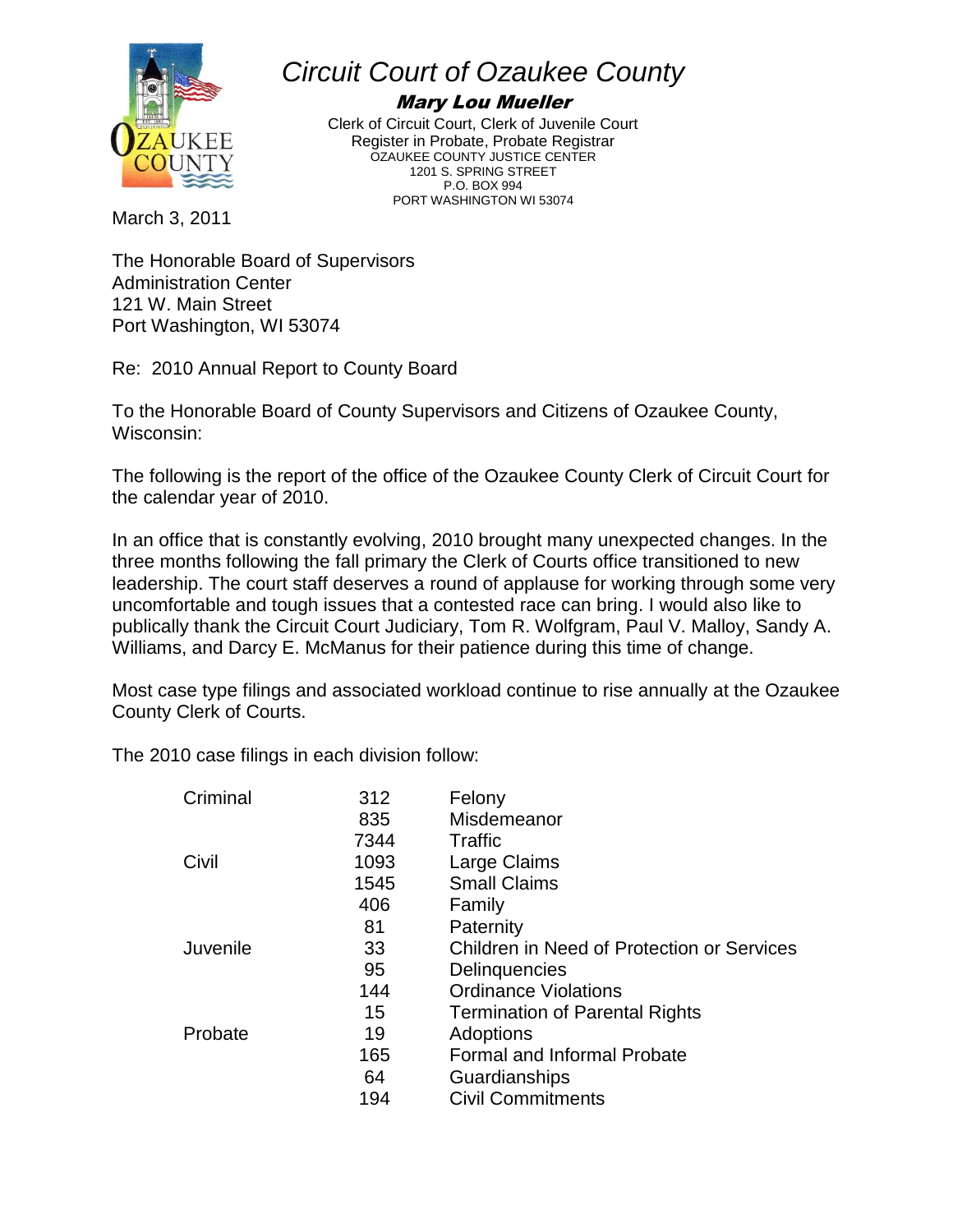Jury Trials:

The number of jury trials heard before the court in 2010 reached a recent all-time high. There were 28 verdicts issued by the juries this year versus 18 in 2009. This year our annual cost of jury trials exceeded \$57,000. The costs associated with jury trials are more than double the amount that was budgeted for 2010. I will continue to investigate jury costs to find ways to stretch our dollars to accommodate the projected increase demand of jury trials within an upcoming budget that has fewer dollars allocated.



The amount of actual days jurors served had an increase of 142% from 2008.



Results and Future Expectations:

Case filings will continue to rise as technology allows all justice partners and pro se litigants the tools to have greater access to the courts. The State of Wisconsin Consolidated Court Automation Programs known as CCAP affords my staff the instruments to deal with the ongoing increased workload. CCAP provides the following